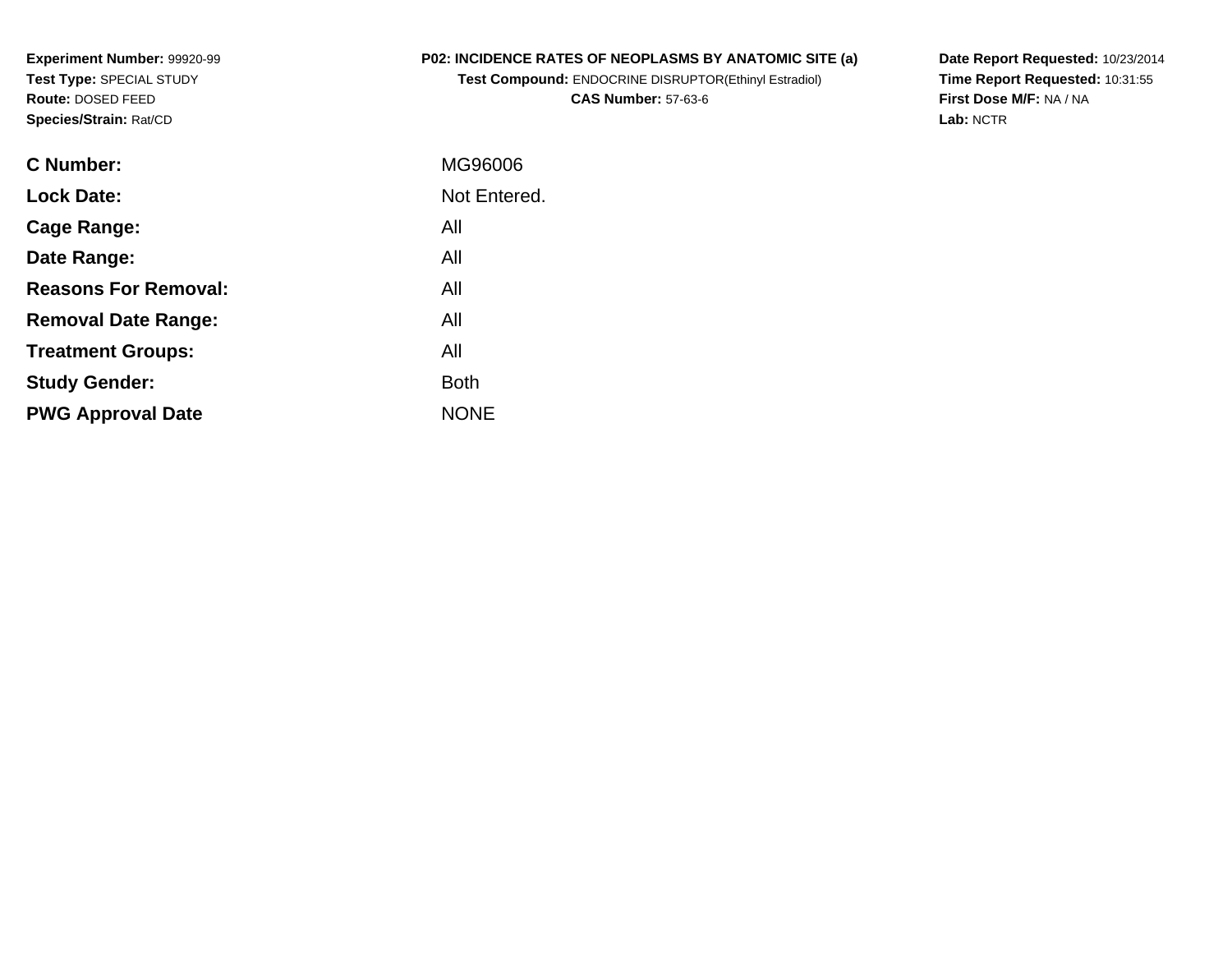## **P02: INCIDENCE RATES OF NEOPLASMS BY ANATOMIC SITE (a)**

**Test Compound:** ENDOCRINE DISRUPTOR(Ethinyl Estradiol)

**CAS Number:** 57-63-6

**Date Report Requested:** 10/23/2014**Time Report Requested:** 10:31:55**First Dose M/F:** NA / NA**Lab:** NCTR

| <b>CD Rat MALE</b>                      | <b>CONTROL</b><br>F <sub>0</sub> | F <sub>0</sub><br><b>2.0 PPB</b> | F <sub>0</sub><br><b>10 PPB</b> | <b>50 PPB</b><br>F <sub>0</sub> |
|-----------------------------------------|----------------------------------|----------------------------------|---------------------------------|---------------------------------|
| <b>Disposition Summary</b>              |                                  |                                  |                                 |                                 |
| <b>Animals Initially In Study</b>       | 25                               | 25                               | 25                              | 26                              |
| <b>Early Deaths</b>                     |                                  |                                  |                                 |                                 |
| <b>Natural Death</b>                    | 1                                |                                  |                                 | 1                               |
| <b>Survivors</b>                        |                                  |                                  |                                 |                                 |
| <b>Terminal Sacrifice</b>               | 24                               | 25                               | 25                              | 25                              |
| <b>Animals Examined Microscopically</b> | 25                               | 25                               | 25                              | 26                              |
| <b>ALIMENTARY SYSTEM</b>                |                                  |                                  |                                 |                                 |
| Esophagus                               | (1)                              | (0)                              | (0)                             | (1)                             |
| Liver                                   | (24)                             | (1)                              | (2)                             | (25)                            |
| Pancreas                                | (1)                              | (0)                              | (0)                             | (0)                             |
| CARDIOVASCULAR SYSTEM                   |                                  |                                  |                                 |                                 |
| <b>Blood Vessel</b>                     | (1)                              | (0)                              | (0)                             | (1)                             |
| Heart                                   | (1)                              | (0)                              | (0)                             | (1)                             |
| <b>ENDOCRINE SYSTEM</b>                 |                                  |                                  |                                 |                                 |
| <b>Adrenal Cortex</b>                   | (24)                             | (0)                              | (0)                             | (26)                            |
| Adrenal Medulla                         | (23)                             | (0)                              | (0)                             | (26)                            |
| <b>Pituitary Gland</b>                  | (24)                             | (0)                              | (0)                             | (25)                            |
| <b>Thyroid Gland</b>                    | (24)                             | (0)                              | (0)                             | (25)                            |
| <b>GENERAL BODY SYSTEM</b>              |                                  |                                  |                                 |                                 |
| None                                    |                                  |                                  |                                 |                                 |
| <b>GENITAL SYSTEM</b>                   |                                  |                                  |                                 |                                 |
| <b>Coagulating Gland</b>                | (24)                             | (25)                             | (25)                            | (24)                            |
| Epididymis                              | (25)                             | (25)                             | (25)                            | (26)                            |
| <b>Preputial Gland</b>                  | (0)                              | (2)                              | (3)                             | (2)                             |
| Prostate, Dorsal/Lateral Lobe           | (5)                              | (5)                              | (8)                             | (9)                             |

a - Number of animals examined microscopically at site and number of animals with lesion

b - Primary tumors: all tumors except metastatic tumors

**Experiment Number:** 99920-99**Test Type:** SPECIAL STUDY**Route:** DOSED FEED**Species/Strain:** Rat/CD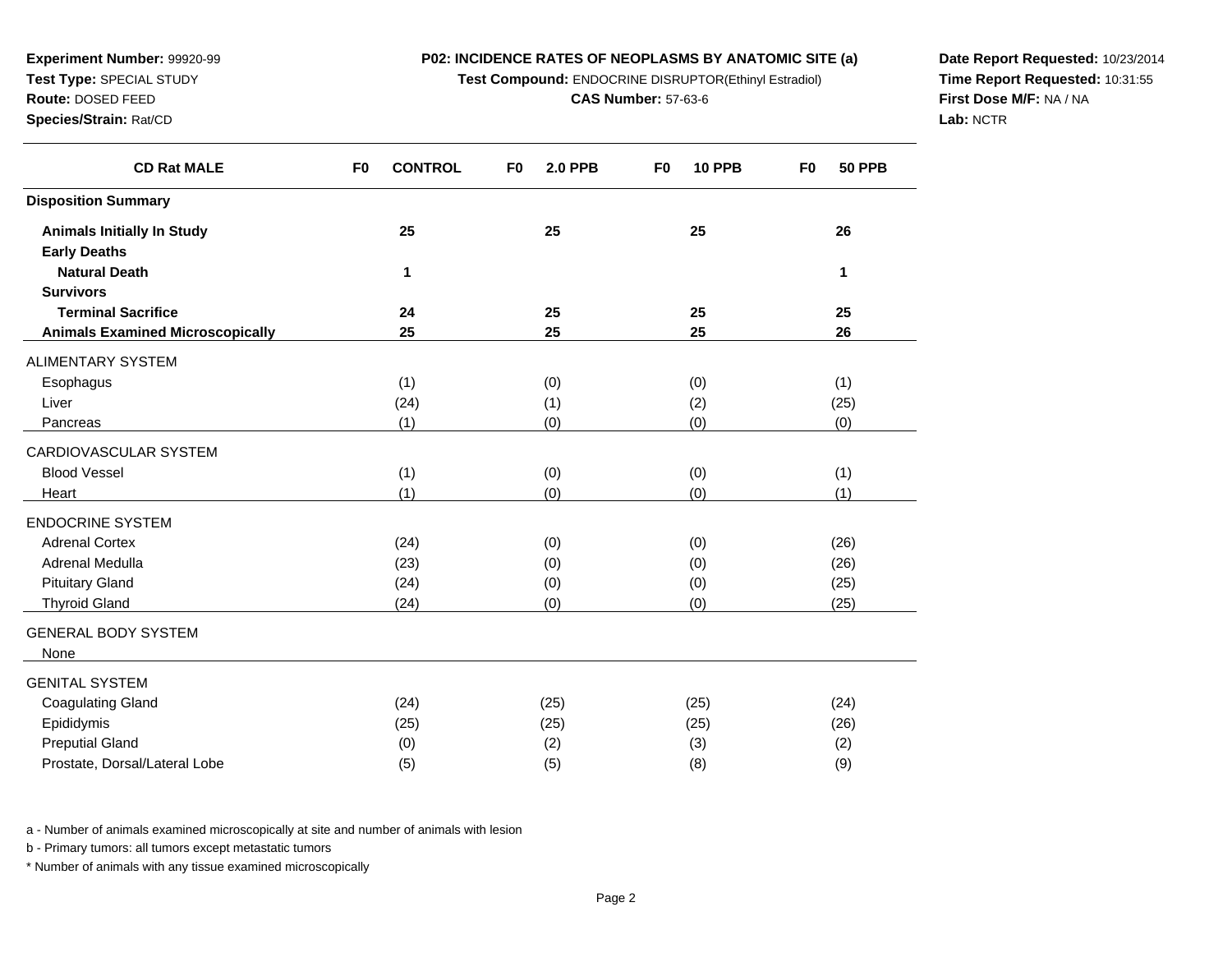**P02: INCIDENCE RATES OF NEOPLASMS BY ANATOMIC SITE (a)**

**Test Compound:** ENDOCRINE DISRUPTOR(Ethinyl Estradiol)

#### **CAS Number:** 57-63-6

**Date Report Requested:** 10/23/2014**Time Report Requested:** 10:31:55**First Dose M/F:** NA / NA**Lab:** NCTR

| <b>CD Rat MALE</b>            | F <sub>0</sub> | <b>CONTROL</b> | F <sub>0</sub> | <b>2.0 PPB</b> | F <sub>0</sub> | <b>10 PPB</b> | F <sub>0</sub> | <b>50 PPB</b> |
|-------------------------------|----------------|----------------|----------------|----------------|----------------|---------------|----------------|---------------|
| Prostate, Dorsal/lateral Lobe |                | (19)           |                | (20)           |                | (17)          |                | (17)          |
| Prostate, Ventral Lobe        |                | (24)           |                | (25)           |                | (25)          |                | (26)          |
| <b>Rete Testes</b>            |                | (25)           |                | (23)           |                | (24)          |                | (25)          |
| <b>Seminal Vesicle</b>        |                | (24)           |                | (25)           |                | (25)          |                | (25)          |
| <b>Testes</b>                 |                | (25)           |                | (25)           |                | (25)          |                | (26)          |
| <b>HEMATOPOIETIC SYSTEM</b>   |                |                |                |                |                |               |                |               |
| <b>Bone Marrow</b>            |                | (24)           |                | (0)            |                | (0)           |                | (25)          |
| Spleen                        |                | (24)           |                | (0)            |                | (0)           |                | (25)          |
| Thymus                        |                | (24)           |                | (0)            |                | (0)           |                | (25)          |
| <b>INTEGUMENTARY SYSTEM</b>   |                |                |                |                |                |               |                |               |
| <b>Mammary Gland</b>          |                | (24)           |                | (24)           |                | (25)          |                | (25)          |
| Skin                          |                | (1)            |                | (1)            |                | (0)           |                | (1)           |
| MUSCULOSKELETAL SYSTEM        |                |                |                |                |                |               |                |               |
| <b>Bone</b>                   |                | (25)           |                | (0)            |                | (0)           |                | (26)          |
| NERVOUS SYSTEM                |                |                |                |                |                |               |                |               |
| <b>Brain</b>                  |                | (1)            |                | (0)            |                | (0)           |                | (1)           |
| Spinal Cord                   |                | (1)            |                | (0)            |                | (0)           |                | (0)           |
| RESPIRATORY SYSTEM            |                |                |                |                |                |               |                |               |
| Lung                          |                | (1)            |                | (0)            |                | (0)           |                | (1)           |
| Trachea                       |                | (0)            |                | (0)            |                | (0)           |                | (1)           |
| SPECIAL SENSES SYSTEM         |                |                |                |                |                |               |                |               |
| Eye                           |                | (1)            |                | (0)            |                | (0)           |                | (0)           |
| URINARY SYSTEM                |                |                |                |                |                |               |                |               |
| Kidney                        |                | (24)           |                | (4)            |                | (0)           |                | (25)          |
| <b>Urinary Bladder</b>        |                | (1)            |                | (0)            |                | (0)           |                | (1)           |

r (1) (0) (0) (1) (1)

a - Number of animals examined microscopically at site and number of animals with lesion

b - Primary tumors: all tumors except metastatic tumors

\* Number of animals with any tissue examined microscopically

**Experiment Number:** 99920-99**Test Type:** SPECIAL STUDY

**Route:** DOSED FEED**Species/Strain:** Rat/CD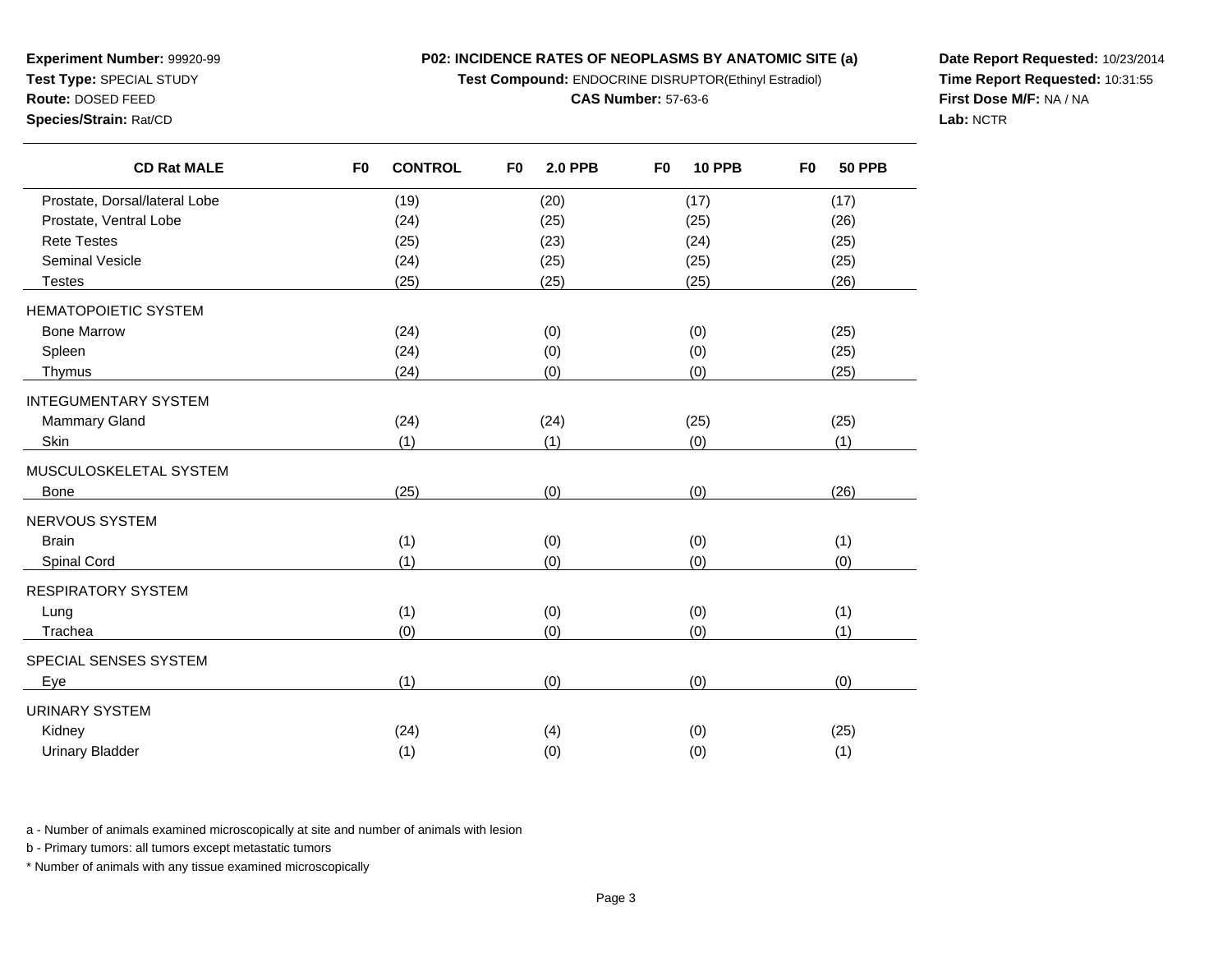| <b>Experiment Number: 99920-99</b><br>Test Type: SPECIAL STUDY<br><b>Route: DOSED FEED</b><br>Species/Strain: Rat/CD |    | <b>P02: INCIDENCE RATES OF NEOPLASMS BY ANATOMIC SITE (a)</b><br>Test Compound: ENDOCRINE DISRUPTOR(Ethinyl Estradiol)<br><b>CAS Number: 57-63-6</b> |     |                |     |               |     | Date Report Requested: 10/23/2014<br>Time Report Requested: 10:31:55<br>First Dose M/F: NA / NA<br>Lab: NCTR |  |
|----------------------------------------------------------------------------------------------------------------------|----|------------------------------------------------------------------------------------------------------------------------------------------------------|-----|----------------|-----|---------------|-----|--------------------------------------------------------------------------------------------------------------|--|
| <b>CD Rat MALE</b>                                                                                                   | F0 | <b>CONTROL</b>                                                                                                                                       | F0. | <b>2.0 PPB</b> | F0. | <b>10 PPB</b> | F0. | <b>50 PPB</b>                                                                                                |  |

a - Number of animals examined microscopically at site and number of animals with lesion

b - Primary tumors: all tumors except metastatic tumors

\* Number of animals with any tissue examined microscopically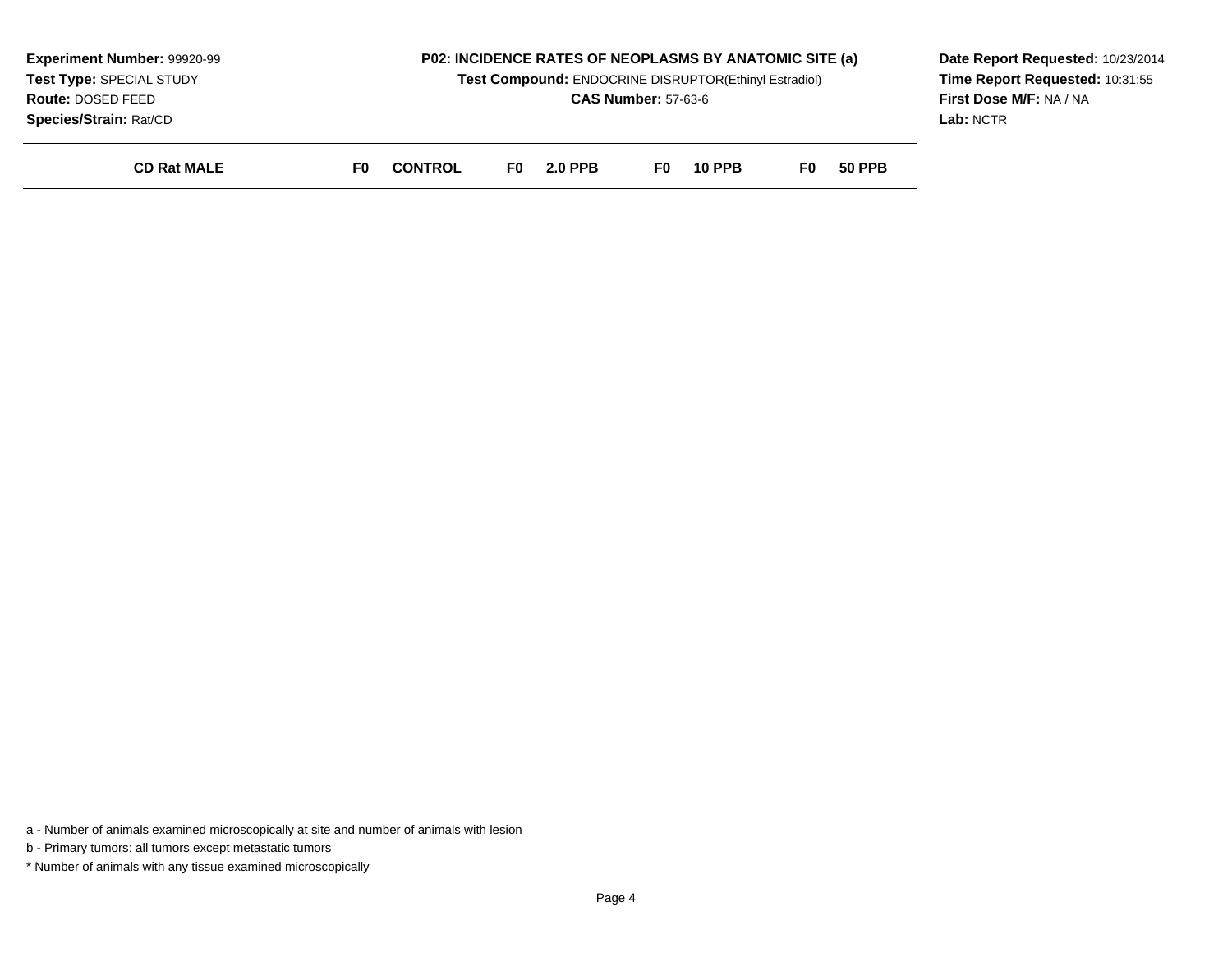| Experiment Number: 99920-99<br>Test Type: SPECIAL STUDY<br>Route: DOSED FEED<br>Species/Strain: Rat/CD     | P02: INCIDENCE RATES OF NEOPLASMS BY ANATOMIC SITE (a)<br>Test Compound: ENDOCRINE DISRUPTOR(Ethinyl Estradiol)<br><b>CAS Number: 57-63-6</b> |                |    |                |    |               |    | Date Report Requested: 10/23/2014<br>Time Report Requested: 10:31:55<br>First Dose M/F: NA / NA<br>Lab: NCTR |  |
|------------------------------------------------------------------------------------------------------------|-----------------------------------------------------------------------------------------------------------------------------------------------|----------------|----|----------------|----|---------------|----|--------------------------------------------------------------------------------------------------------------|--|
| <b>CD Rat MALE</b>                                                                                         | F <sub>0</sub>                                                                                                                                | <b>CONTROL</b> | F0 | <b>2.0 PPB</b> | F0 | <b>10 PPB</b> | F0 | <b>50 PPB</b>                                                                                                |  |
| <b>Tumor Summary for MALE</b>                                                                              |                                                                                                                                               |                |    |                |    |               |    |                                                                                                              |  |
| <b>Total Animals with Primary Neoplasms (b)</b><br><b>Total Primary Neoplasms</b>                          |                                                                                                                                               |                |    |                |    |               |    |                                                                                                              |  |
| <b>Total Animals with Benign Neoplasms</b><br><b>Total Benign Neoplasms</b>                                |                                                                                                                                               |                |    |                |    |               |    |                                                                                                              |  |
| <b>Total Animals with Malignant Neoplasms</b><br><b>Total Malignant Neoplasms</b>                          |                                                                                                                                               |                |    |                |    |               |    |                                                                                                              |  |
| <b>Total Animals with Metastatic Neoplasms</b><br><b>Total Metastatic Neoplasms</b>                        |                                                                                                                                               |                |    |                |    |               |    |                                                                                                              |  |
| <b>Total Animals with Malignant Neoplasms</b><br><b>Uncertain Primary Site</b>                             |                                                                                                                                               |                |    |                |    |               |    |                                                                                                              |  |
| Total Animals with Neoplasms Uncertain -<br><b>Benign or Malignant</b><br><b>Total Uncertain Neoplasms</b> |                                                                                                                                               |                |    |                |    |               |    |                                                                                                              |  |

\*\*\*END OF MALE DATA\*\*\*

a - Number of animals examined microscopically at site and number of animals with lesion

b - Primary tumors: all tumors except metastatic tumors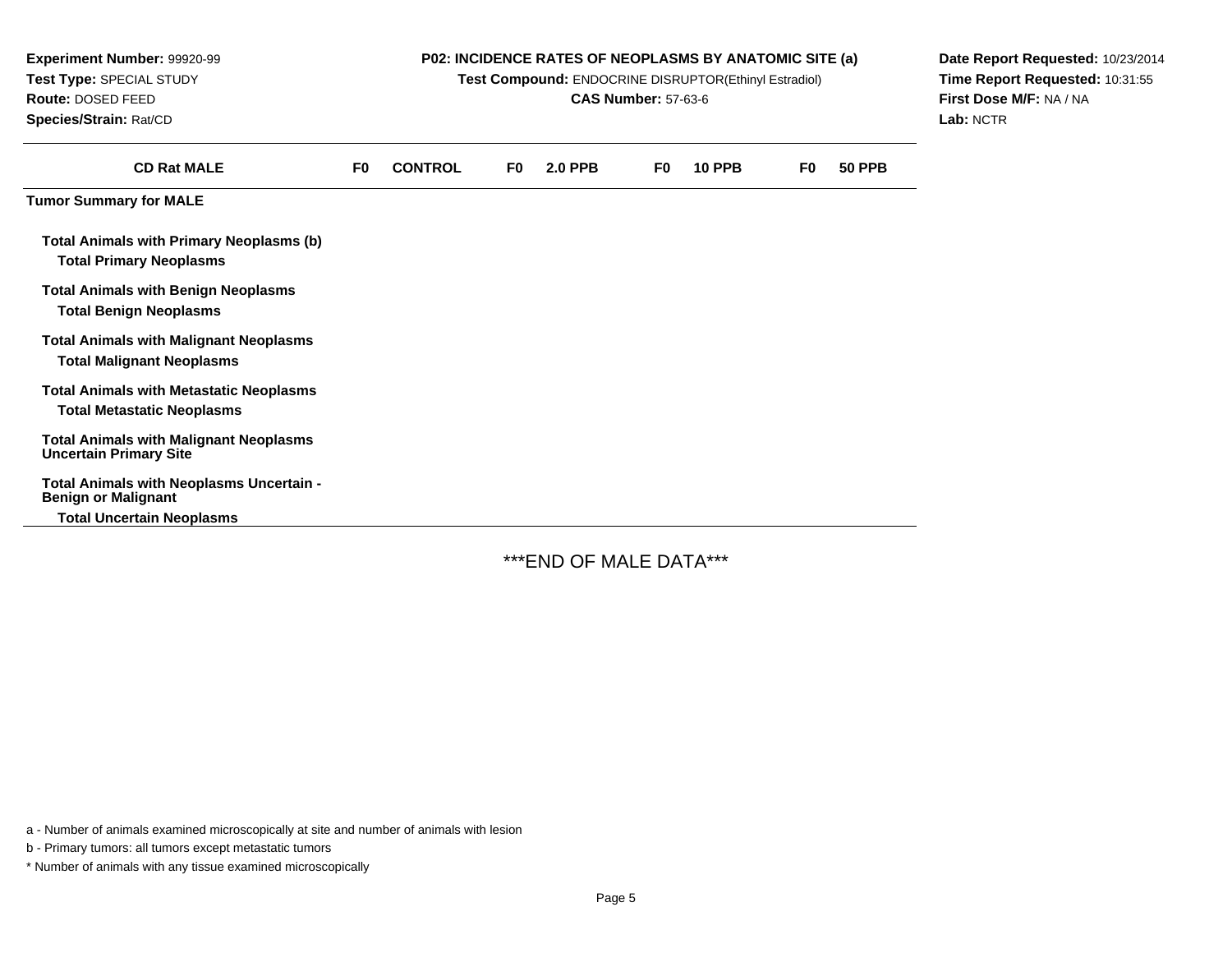## **P02: INCIDENCE RATES OF NEOPLASMS BY ANATOMIC SITE (a)**

**Test Compound:** ENDOCRINE DISRUPTOR(Ethinyl Estradiol)

**CAS Number:** 57-63-6

**Date Report Requested:** 10/23/2014**Time Report Requested:** 10:31:55**First Dose M/F:** NA / NA**Lab:** NCTR

| <b>CD Rat FEMALE</b>                    | <b>CONTROL</b><br>F <sub>0</sub> | F <sub>0</sub><br><b>2.0 PPB</b> | <b>10 PPB</b><br>F <sub>0</sub> | <b>50 PPB</b><br>F0 |
|-----------------------------------------|----------------------------------|----------------------------------|---------------------------------|---------------------|
| <b>Disposition Summary</b>              |                                  |                                  |                                 |                     |
| <b>Animals Initially In Study</b>       | 25                               | 25                               | 25                              | 25                  |
| <b>Early Deaths</b>                     |                                  |                                  |                                 |                     |
| <b>Survivors</b>                        |                                  |                                  |                                 |                     |
| <b>Terminal Sacrifice</b>               | 25                               | 25                               | 25                              | 25                  |
| <b>Animals Examined Microscopically</b> | 25                               | 25                               | 25                              | 25                  |
| ALIMENTARY SYSTEM                       |                                  |                                  |                                 |                     |
| Liver                                   | (25)                             | (2)                              | (2)                             | (25)                |
| CARDIOVASCULAR SYSTEM                   |                                  |                                  |                                 |                     |
| None                                    |                                  |                                  |                                 |                     |
| <b>ENDOCRINE SYSTEM</b>                 |                                  |                                  |                                 |                     |
| <b>Adrenal Cortex</b>                   | (25)                             | (0)                              | (0)                             | (25)                |
| Adrenal Medulla                         | (25)                             | (0)                              | (0)                             | (25)                |
| <b>Pituitary Gland</b>                  | (25)                             | (0)                              | (0)                             | (25)                |
| <b>Thyroid Gland</b>                    | (25)                             | (0)                              | (0)                             | (25)                |
| <b>GENERAL BODY SYSTEM</b>              |                                  |                                  |                                 |                     |
| None                                    |                                  |                                  |                                 |                     |
| <b>GENITAL SYSTEM</b>                   |                                  |                                  |                                 |                     |
| <b>Clitoral Gland</b>                   | (2)                              | (1)                              | (2)                             | (0)                 |
| Ovary                                   | (25)                             | (25)                             | (25)                            | (25)                |
| Oviduct                                 | (24)                             | (25)                             | (25)                            | (25)                |
| Uterus                                  | (25)                             | (25)                             | (25)                            | (25)                |
| Vagina                                  | (25)                             | (25)                             | (25)                            | (25)                |
| <b>HEMATOPOIETIC SYSTEM</b>             |                                  |                                  |                                 |                     |
| <b>Bone Marrow</b>                      | (25)                             | (0)                              | (0)                             | (25)                |
|                                         |                                  |                                  |                                 |                     |

a - Number of animals examined microscopically at site and number of animals with lesion

b - Primary tumors: all tumors except metastatic tumors

**Experiment Number:** 99920-99**Test Type:** SPECIAL STUDY**Route:** DOSED FEED**Species/Strain:** Rat/CD

 $\overline{\phantom{0}}$ 

and a

a.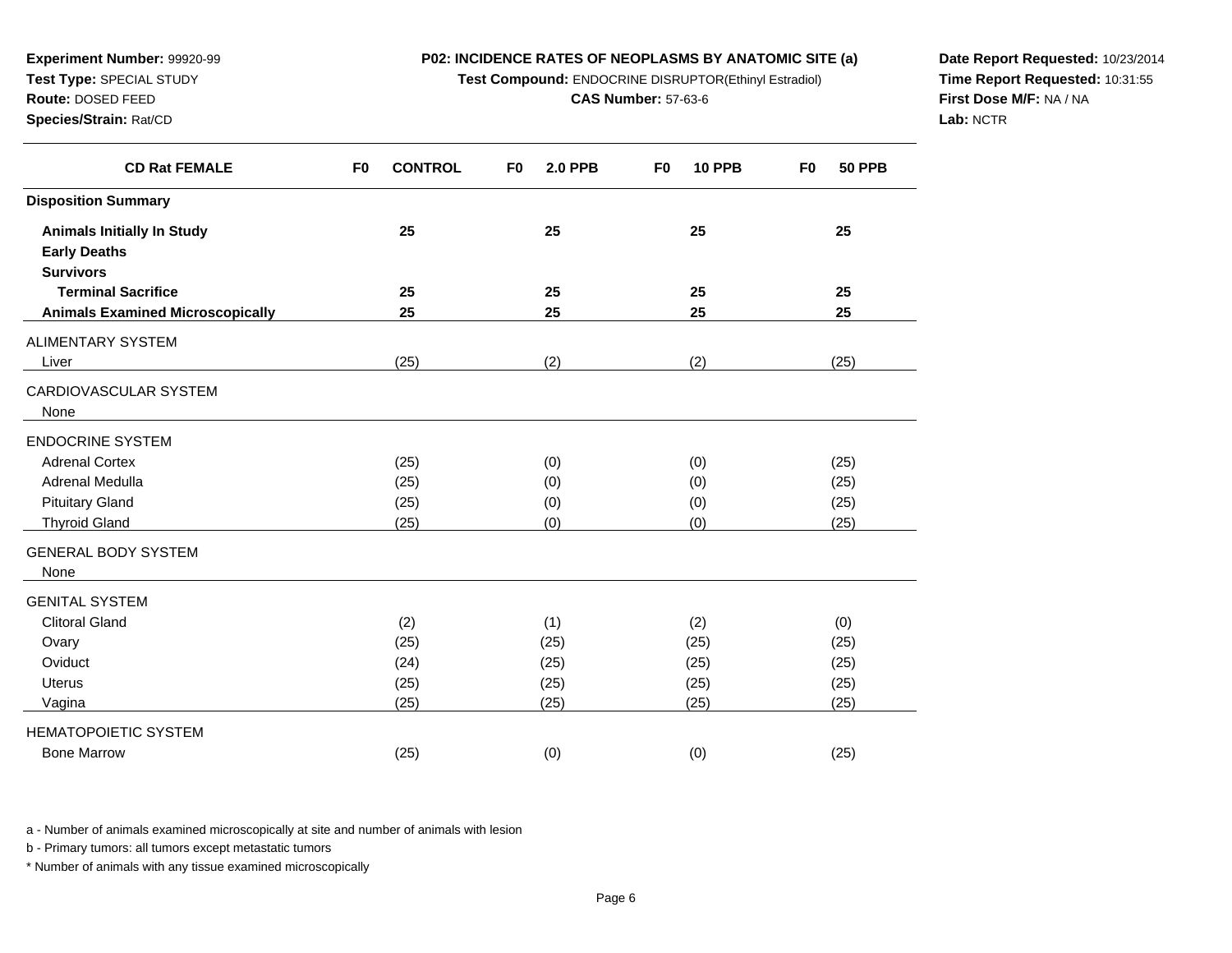# **P02: INCIDENCE RATES OF NEOPLASMS BY ANATOMIC SITE (a)Test Compound:** ENDOCRINE DISRUPTOR(Ethinyl Estradiol)

**CAS Number:** 57-63-6

**Experiment Number:** 99920-99**Test Type:** SPECIAL STUDY

**Route:** DOSED FEED

**Species/Strain:** Rat/CD

**Date Report Requested:** 10/23/2014**Time Report Requested:** 10:31:55**First Dose M/F:** NA / NA**Lab:** NCTR

| (25)<br>(25) |
|--------------|
|              |
|              |
|              |
| (25)<br>(25) |
| (0)          |
|              |
| (25)         |
|              |
|              |
|              |
|              |
|              |
|              |
|              |
| (25)<br>(25) |
|              |

a - Number of animals examined microscopically at site and number of animals with lesion

b - Primary tumors: all tumors except metastatic tumors